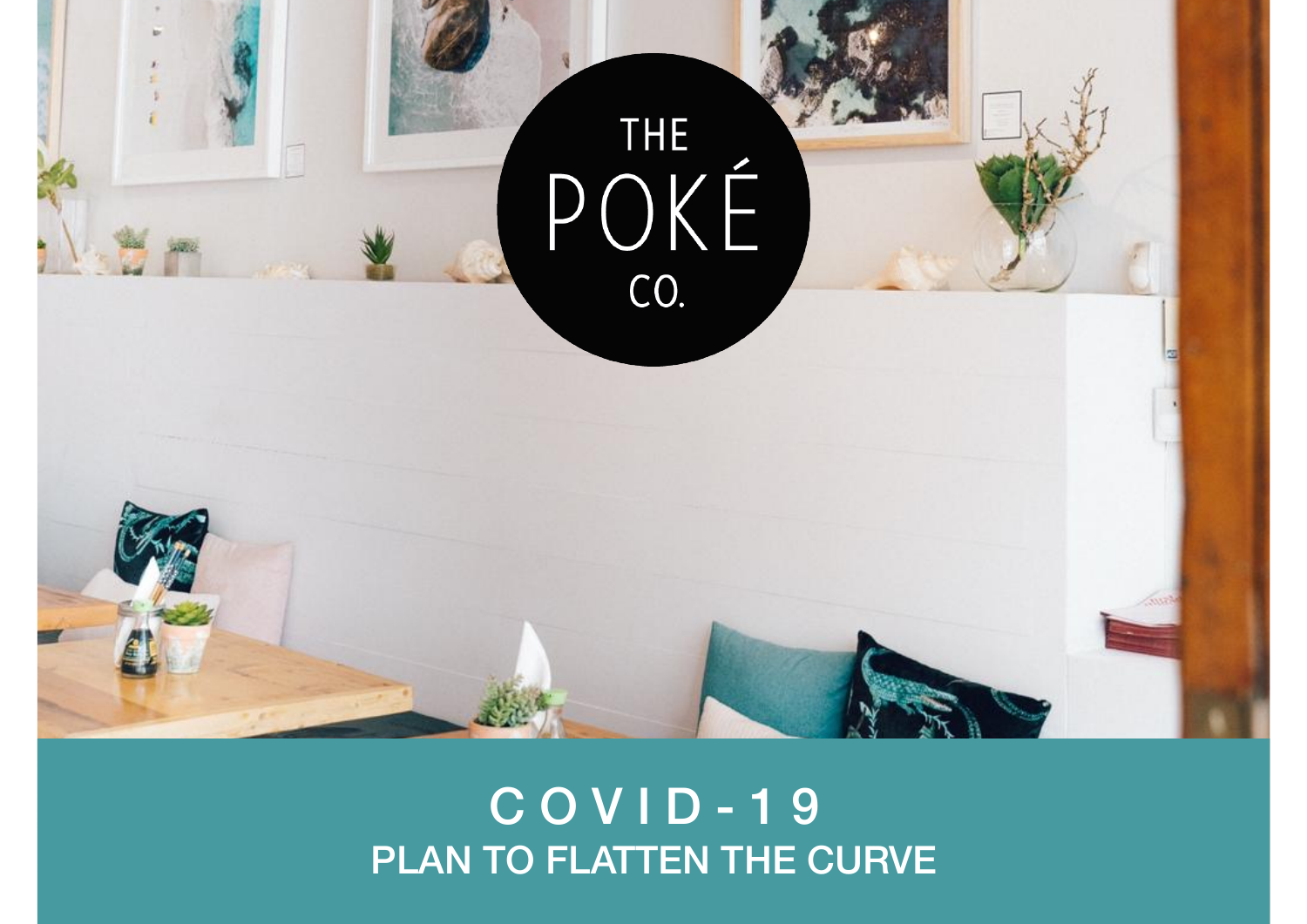## STAGE 1:

## **Stage 1 (effective immediately)**

- HAND SANITISER made available on ENTRANCE /EXIT of restaurant. All customers to make use of by order of management.
- Staff to WASH HANDS throughly for 20sec under running water with hand soap every hour, on the hour.
- Staff to sanitise EVERY 20MIN OR MORE throughout their shift.
- Staff & Customers to AVOID TOUCHING ones face.
- Staff & Customers to AVOID HUMAN CONTACT.
- Staff to treat every surface as infected, DISINFECT before use.
- Only MEDICAL GRADE disposable chopsticks in use.
- GLOVES and HAIR NETS to be worn at all times when serving / preparing food.
- TAKEAWAY / PICKUP & DELIVERY encouraged to our customers.
- ONLINE ORDERS through our delivery partners encouraged (UberEATS, MrD & Orderin).
- All delivery drivers instructed to sanitise hands before handling packaged food. All delivery bags SEALED before given to couriers & customers.
- Request customers to make use of the "NO-CONTACT DROP OFF SERVICE" when collecting food from delivery partners.